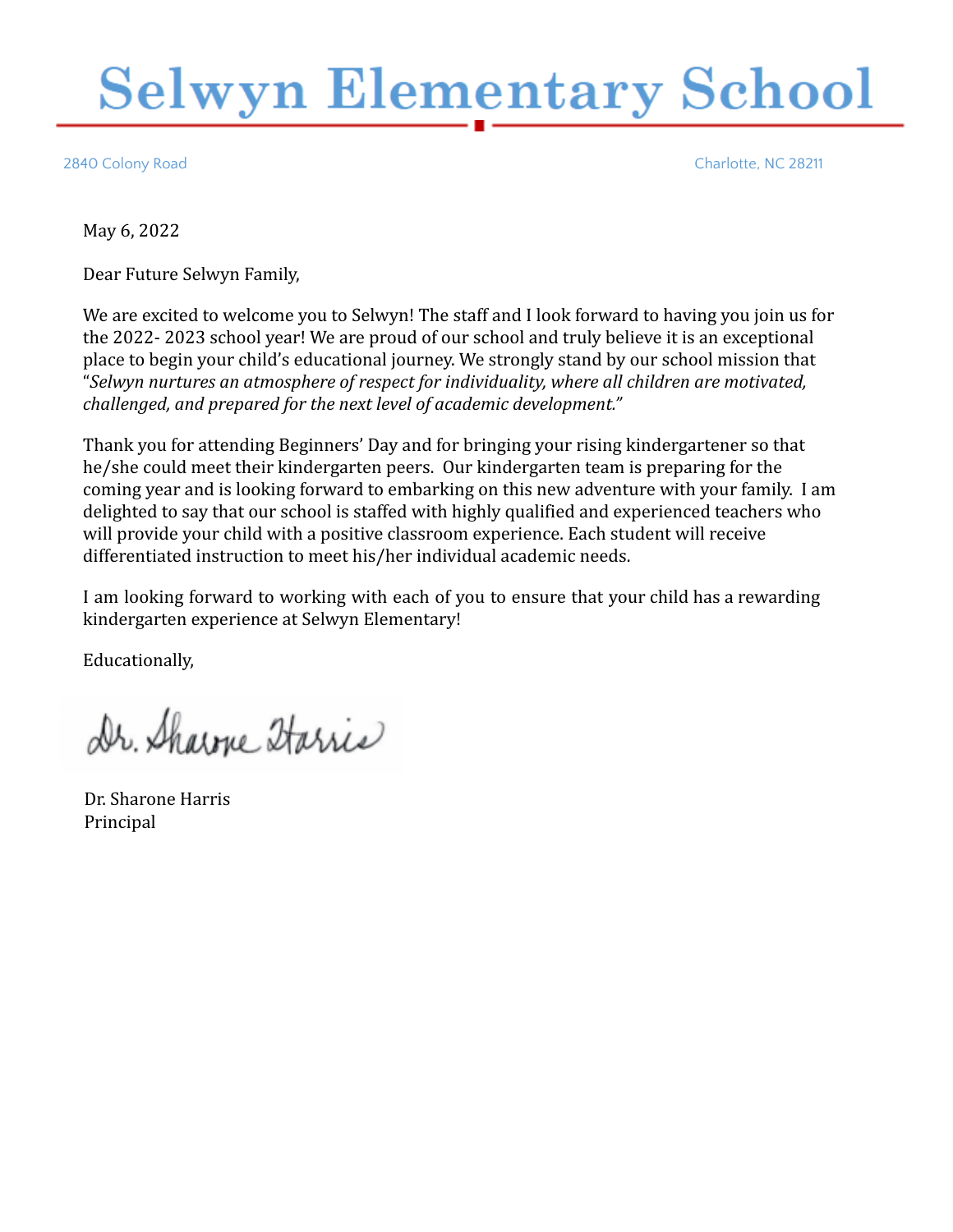

### The kindergarten teachers would like to say…

## **Welcome to Selwyn!**

We look forward to meeting your child this fall, and we can't wait for him/her to experience kindergarten and life at Selwyn! We are preparing for an exciting new year.

To help us better know your child, please don't forget to fill out the Kindergarten Questionnaire located on our webpage at <https://selwynpta.org/kindergarten-questionnaire/> by June 5<sup>th</sup>.

Below are some fun ways that you can prepare your rising kindergartner. We look forward to meeting each and every one of you soon!

The Selwyn Kindergarten Team



#### **Look for opportunities to use "environmental" reading and writing**

Talk about words on cereal boxes, magazines and more. Include your child when you read recipes or directions.



#### **Begin to use letter sounds and rhyming sounds in family activities**

For example: What animal begins with the "d" sound? Tell me as many words as you can that rhyme with "cat."



#### **Include family reading (story time) in your daily schedule**

Discuss stories as you read and relate them to personal experiences. Don't forget, the time you spend reading during family reading time this summer can be counted toward your Red Ribbon Reading goal!

#### **Look for fun "environmental" math opportunities**

Include your child as you use math around the house. "I need 6 forks on the table for dinner. Can you count them for me?" "We have 4 people in our family. How many socks will we need?" You can write the numbers down and draw illustrations as you discuss each situation.



#### **Talk about beginning school with enthusiasm and confidence!**

Our Selwyn staff has a great deal of experience in helping children (and parents!) transition into this exciting new adventure.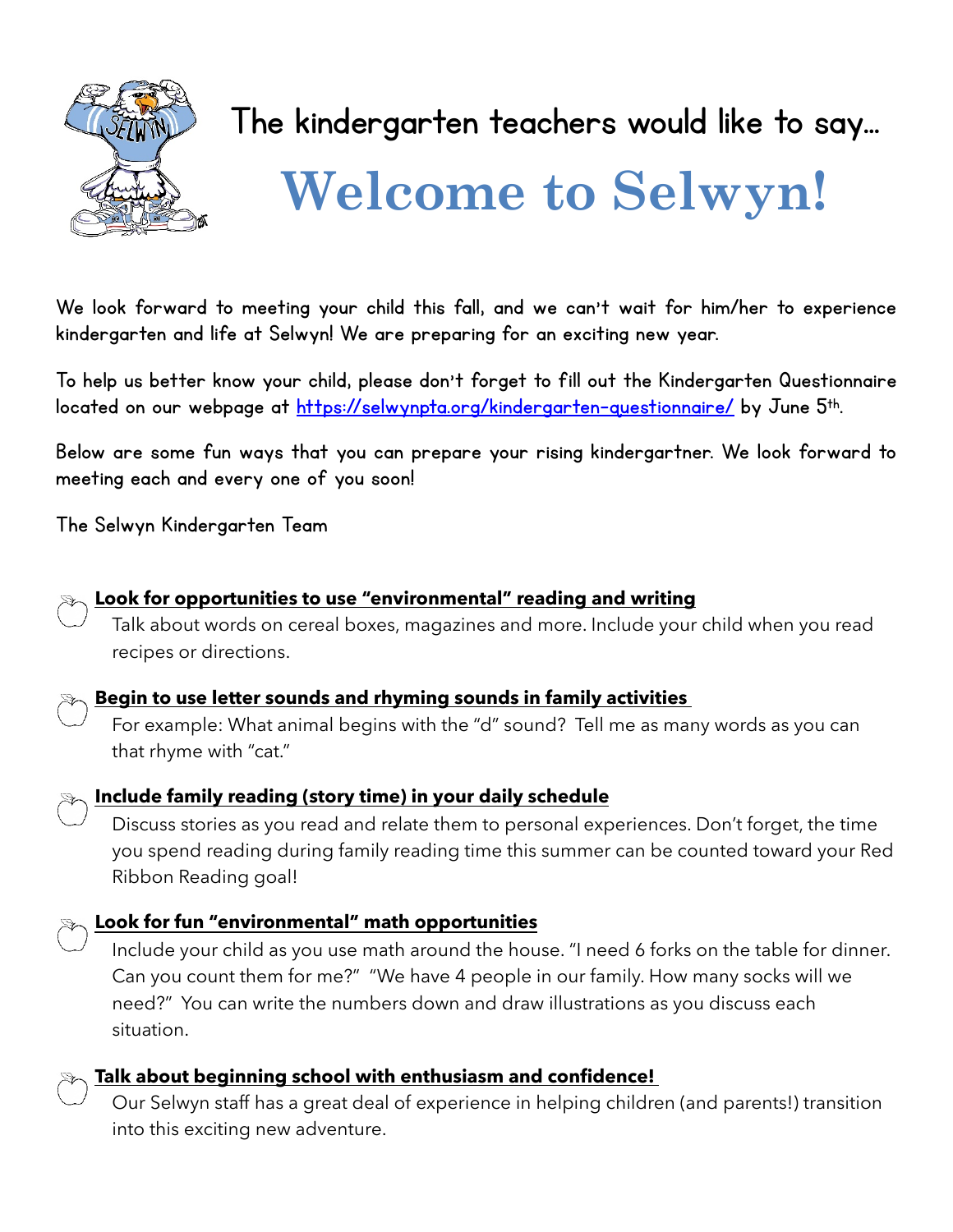Selwyn Sample Kindergarten Classroom Schedule:



**7:15-7:45 // Arrival & Morning Work** Un-pack, WSEL (Selwyn's news broadcast), Morning Work, Centers

**7:45-8:05 // Morning Meeting** Social-Emotional Learning time consisting of a greeting, morning message, activity, physical activity to warm us up (yoga, stretch, dance, breathing!)

> **8:05-9:05 // EL Literacy Module** Whole group literacy instruction on reading strategies

**9:05-9:25 // EL Whole Group Skills Block** Hands on learning followed by individual/small group practice of strategies

**9:25-10:20 // EL Foundational Skills Block** Small group differentiated learning rotations consisting of (1) teacher group, (2) word work, (3) fluency, & (4) writing

> **10:25-11:05 // Specials** Monday - Music Tuesday - Maker Space Wednesday - PE Thursday - Media Friday - Art

**11:15-11:45 // Recess**

**11:45-12:08 // Read Aloud**

**12:08-12:38 // Lunch**

**12:38-1:35 // Math**  Mini whole group instruction followed by differentiated small group rotations of math manipulative activities

> **1:35-2:05 // Science & Social Studies** Activities centered on Science and Social Studies curriculum

**2:05-2:35 // EL Labs & Handwriting** Hands on learning followed by individual/small group practice of letter formation

> **2:35-2:40 // Pack Up & Dismissal** Pack up, clean up & wrap-up discussion of the day!